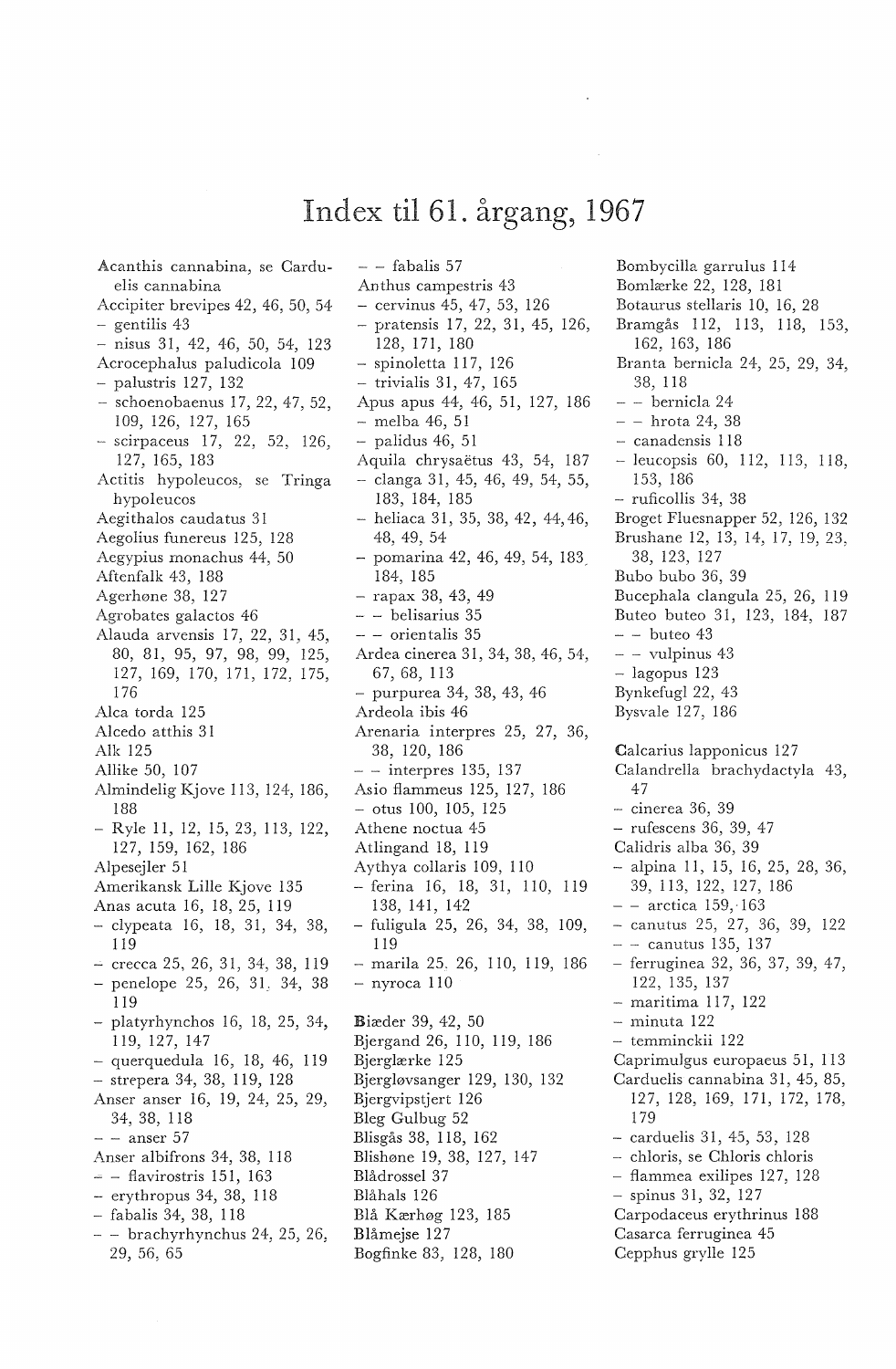Cettia cetti 31, 32, 37 Charadrius alexandrinus 16, 20, 35, 38, 120, 127 - asiaticus 35, 38 - dubius 16, 20, 35, 38, 120, 127 - hiaticula 16, 20, 120, 127, 147, 186 - hiaticula 134, 137 - leschenaultii 35, 38 Chettusia gregaria 35, 38 - leucura 31, 32, 35, 37, 38 Chlidonias niger 17, 21, 125 Chloris chloris 31, 45, 128 Ciconia ciconia 15, 18, 29, 31, 32, 37 - nigra 34, 38, 124, 128 Circaëtus gallicus 42, 46, 50, 54 Circus aeruginosus 10, 16, 28, 31, 35, 123 cyaneus 31, 35, 123, 185 - macrourus 31, 42, 46, 48, 54 - pygargus 11, 16, 28, 48, 124 Clamator glandarius 43, 46 Clangula hyemalis 117, 119, 134, 136 Coccothraustes coccothraustes 128 Columba livia 186 oenas 31, 125 palumbus 31, 44, 127 Coracias garrulus 36, 39, 42, 46, 50, 54 Corvus corax 42, 45, 186 - cornix 45, 171 - corone 31  $-$  - cornix 180  $-$  - corone 125 - frugilegus 31, 36, 39 - monedula 45, 50 Coturnix coturnix 31 Crex crex 186 Crocethia alba 25, 27, 122, 135, 137 Cuculus canorus 17, 22, 43, 46, 127 Cygnus columbianus 19, 24, 25, 118  $-$  cygnus 19, 23, 25, 29, 118, 186 - olor 16, 19, 25, 118, 143, 150 Cypernsanger 43 Damklire 39 Delichon urbica 46, 127, 186, 187 Dendrocopos major 107, 127 Digesmutte 43 Digesvale 127

Dobbeltbekkasin 20, 21, 121, 127 Dryocopus martius 107, 125 Duehøg 43 Dværgfalk 124 Dværggås 38, 118 Dværghornugle 37, 39 Dværglærke 39 Dværgmåge 124 Dværgryle 122 Dværgterne 21 Dværgtrappe 38 Dværgørn 48 Ederfugl 119, 158, 162 Egretta alba 31, 34, 38, 46, 67 - garzetta 31, 34, 38, 43, 46 Ellekrage 39, 42, 43, 50 Emberiza caesia 43, 47 - calandra 17, 22, 31, 128 citrinella3i,45, 128, 171, 180 - hortulana 43, 47, 127 - melanocephala 43 - schoeniclus 17, 22, 31, 128 147, 171, 180 Engpiber 22, 126, 128, 180 Engsnarre 186 Enkeltbekkasin 121 Eremophila alpestris 125 Erithacus rubecula 31, 45, 127 Falco cherrug 43 - columbarius 31, 124 naumanni 42, 43, 45, 46, 48, 54 - peregrinus 42, 45, 46, 54, 124 subbuteo 31, 43, 124  $-$  tinnunculus 31, 42, 45, 46, 48, 54, 124  $-$  vespertinus 43, 46, 188 Fasan 38, 127 Fiskehejre 38, 67, 113 Fiskeørn 38, 43, 124 Fjordterne 21, 39, 147 Flamingo 38, 41 Flodsanger 183 Fløjlsand 26, 38, 119 Fringilla coelebs 31, 45, 83, 89, 128, 171, 180 - montifringilla 31, 45, 53, 127 Fulica atra 16, 19, 31, 127, 147 Fulmarus g1acialis glacialis 159 Galerica cristata 36, 39, 45 Gallinago gallinago 16, 20, 21, 31, 46, 121, 127 - media 121, 128 Gallinula chloropus 16, 19, 31, 127

Garrulus glandarius 31, 45, 126 Gavia stellata 133, 136, 186 Gelochelidon nilotica 17, 21 Glareola pratincola 46 Gransanger 52, 130, 129 Gravand 8, 19, 118, 127 Grus grus 26, 31, 113, 124 - leucogeranus 31, 32, 37 Græshoppesanger 109, 166 Grønbenet Rørhøne 19, 127 Grønirisk 128 Grønlandsk Blisgås 151 Grønsisken 37, 127 Gråand 18, 23, 119, 147 Grå Fluesnapper 128 Grågås 19, 24, 38, 65, 118 Gråmåge 124, 135, 186 Gråsejler 51 Gråspurv 128, 186 Gråstrubet Lappedykker 124 Gulbug 128, 132 Gulirisk 53, 67 Gulspurv 128, 180 Gul Vipstjert 22, 39, 43, 126, 165 Gyps fulvus 42, 44, 49, 50, 54 Gærdesanger 51, 110, 128, 165 Gøg 22, 43, 127 Gåsegrib 42, 49, 50 Haematopus ostralegus 16, 19, 25, 120, 127, 147 Haliaetus albicilla 31, 34, 38, 49, 113, 123 Hals bånd troldand 109, 110 Havesanger 110, 128, 129 Havlit 117, 119, 134 Havterne 21, 136, 159, 186 Havørn 38, 49, 113, 123 Hedehøg 11, 23, 48, 124 Hedelærke 51, 125 Hieraëtus fasciatus 44, 46, 49, 50  $-$  pennatus 45, 48, 55 Himantopus himantopus 31, 35, 46 Hippolais icterina 128, 132 - olivetorum 47, 52 - pallida 47, 52 Hirundo daurica 46, 125, 128 - rustica 31, 36, 39, 44, 46, 114, 125, 127, 186, 187 Hjejle 26, 120 Hoplopterus spinosus 46 Hortulan 43, 127 Huldue 125 Husrødstjert 51, 126 Husskade 107, 125, 127 Hvepsevåge 43, 48, 123, 184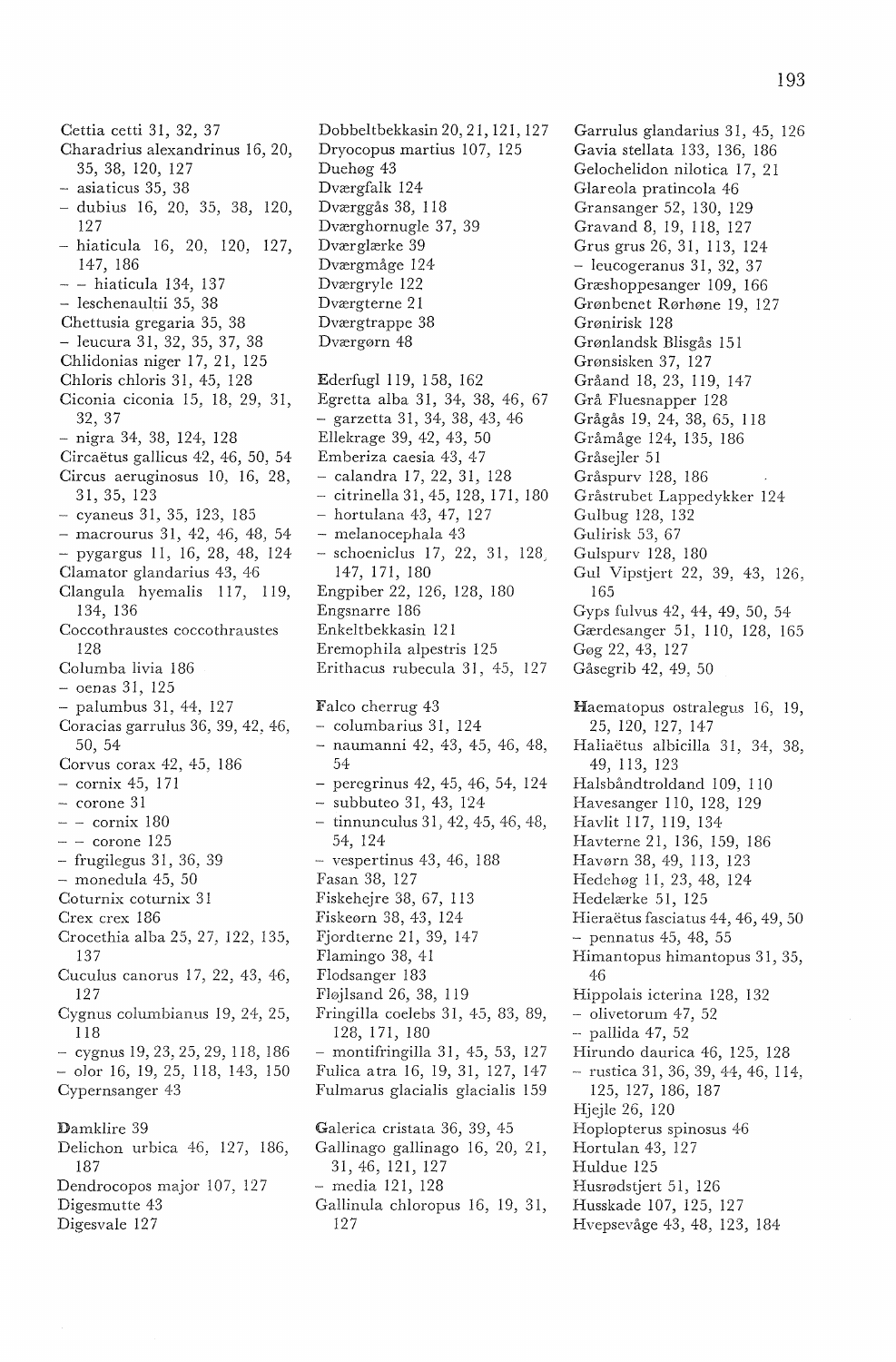Hvidbrynet Løvsanger 110, 111 Hvidbrystet Præstekrave 20, 38, 120, 127 Hvidhalset Fluesnapper 43, 52 Hvidklire 27, 38, 122 Hvidsisken 127 Hvid Stork 15, 18, 37 Hvidvinget Korsnæb 53 Hvid Vipstjert 22, 126, 128, 186 Hvidøjet And 110 Hvinand 26, 119 Hydroprogne caspia 31, 67, 68, 125 Hærfugl 43 Hættemåge 21, 39, 147, 186, 187 Hætteværling 43 Høgesanger 51 Høgeørn 49, 50 Islandsk Ryle 27, 39, 122, 135 Jernspurv 128, 183 Jynx torquilla 43, 46, 125 Kalanderlærke 39 Kanadagås 118 Karmindompap 188 Kaspisk Præstekrave 38 Kejserørn 37, 38, 42, 48, 49 Klippedue 186 Klyde 14, 15, 20, 23, 123 Knarand 38, 119 Knopsvane 19, 23, 118, 143 Knortegås 24, 38, 118 Kongeederfugl 134, 158, 162, 188 Kongeørn 43, 49, 187 Kortnæbbet Gås 24, 26, 65 - Lomvie 159 Korttået Lærke 39, 43 Krage 180 Krikand 26, 38, 119 Krumnæbbet Ryle 37, 39, 122, 135 Krøltoppet Pelikan 38 Kvækerfinke 53, 127 Kærløber 122 Kærnebider 128 Kærsanger 127, 129, 132 Lagopus mutus captus 134, 136 Landsvale 39, 44, 114, 125, 127 186 Lanius collurio 43, 47 - excubitor 126 - minor 43, 47  $-$  nubicus 43, 47

 $-$  senator 43, 47

Laplandsværling 127 Larus argentatus 17, 21, 36, 39, 45, 46, 67, 147 canus 17, 21, 36, 39, 45, 111, 147, 186 - fuscus 46, 186, 187 - genei 36, 39 - hyperboreus 124, 186 - - hyperboreus 135, 137 - ichthyaetus 36, 39 - marinus 17, 21 - minutus 124 - ridibundus 17, 21, 31, 36, 39, 45, 46, 147, 186, 187 Lille Fluesnapper 43, 53, 126 - Kobbersneppe 27, 121 - Korsnæb 53, 186 Lappedykker 23, 37, 113 - Præstekrave 20, 38, 120, 127 - Regnspove 27, 38, 47, 121 - Skallesluger 120 - Skrigeørn 42, 49, 50, 183, 184, 185 - Tårnfalk 43, 48 Limicola falcinellus 122 Limnocryptes minimus 121 Limosa lapponica 25, 27, 121 - limosa 11, 12, 13, 16, 25, 28, 31, 121 Locustella fluviatilis 183 - luscinoides 164, 167 - naevia 109, 166 Loxia curvirostra 45, 53, 54, 186, 187 - leucoptera 53, 54 - pytyopsittacus 127, 128 Lullula arborea 45, 51, 125 Luscinia luscinia 127 - megarhynchos 46 - svecica 126 Lusciniola melanopogon 31 Lysbuget Knortegås 38 Lærkefalk 43, 124 Løvsanger 111, 128, 129, 130, 132, 165 Låddenbenet Musvåge 123 Mallemuk 159 Markpiber 43 Masketornskade 43 Melanitta fusca 25, 26, 34, 38, 119 - nigra 25, 26, 119 Melanocorypha calandra 36, 39 Mellemkjove 188 Mellemskarv 38 Ménétries' Sanger 39 Mergus albellus 120

Mergus merganser 120 - serrator 16, 18, 120, 147 Merops apiaster 36, 39, 42, 46, 50, 54 Middelhavsdigesmutte 43 Milvus migrans 31, 34, 38, 188 Monticola solitarius 32, 37 Morus bassanus 113 Mosehornugle 125, 127, 186 Motacilla alba 17, 22, 31, 45, 126, 128, 171, 186 - cinerea 31, 45, 126 - flava 17, 22, 31, 36, 39, 43, 45, 47, 126, 128, 165 Mudderklire 122 Munk 43, 114, 126, 128, 165 Munkegrib 50 Mursejler 44, 51, 127, 186 Muscicapa albicollis 43, 47, 52 - hypoleuca 47, 52, 126, 132 - parva 43, 47, 53, 126 - striata 47, 128 Musvit 44, 127 Musvåge 43, 48, 123, 184, 187 Natravn 51, 113, 114 Nattergal 127 Natugle 39. 125, 127 Netta rufina 34, 38 Nonnedigesmutte 42, 44, 51 Nordgrønlandsk Fjeldrype 134 Nordisk Lappedykker 38, 186 Nucifraga caryocatactes 125 Numenius arquata 25, 27, 47, 121 - phaeopus 25, 27, 35, 38, 47, 121 - tenuirostris 45, 47 Nyctea scandiaca 136, 137 Nøddekrige 125 Odinshane 38, 113, 123, 186 Oeananthe hispanica 43 - Ieucomela 42, 46, 51  $-$  oenanthe 17, 22, 43, 46, 127 - - leucorrhoa 161, 163 Olivensanger 52 Oriolus oriolus 47 Otis tetrax 35, 38 Otus scops 31, 36, 39, 45 Pandion haliaëtus 31, 34, 38, 43, 124 Panurus biarmicus 32, 37 Parus ater 45 - caeruleus 31, 127 - major 31, 44, 45, 127 - palustris 126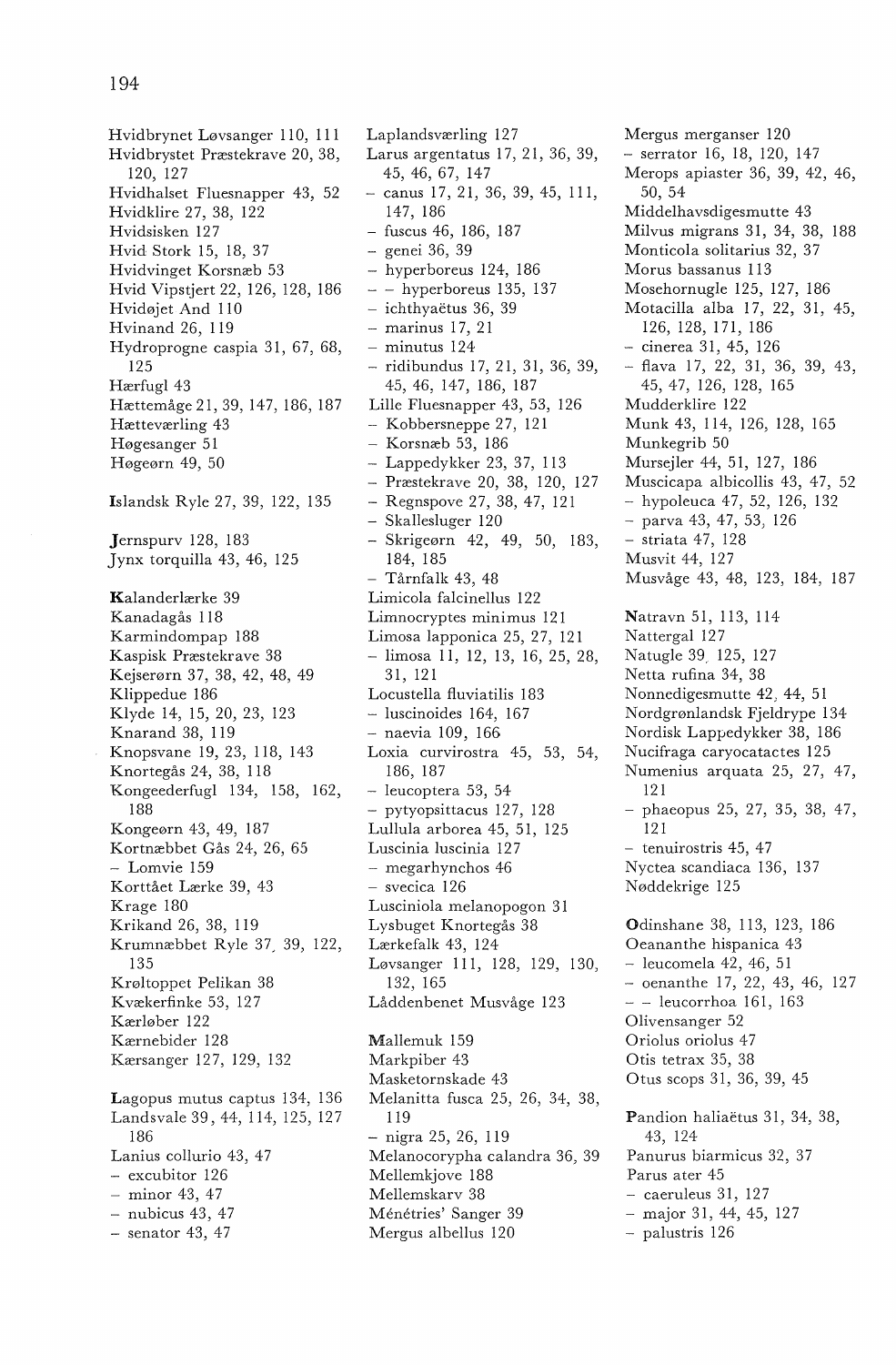Passer domesticus 31, 45, 128, 186 - hispaniolensis 35, 36, 39, 45 Pelecanus crispus 34, 38 - onocrotalus 34 Perdix perdix 35, 38, 127 Perleugle 125 Pernis apivorus 43, 123, 184 Phalacrocorax carbo 31  $-$  - sinensis 34 - pygmaeus 31 Phalaropus lobatus 35, 38, 113, 123, 186 Phasianus colchicus 31, 35, 38, 127 Philomachus pugnax 12, 14, 16, 19, 25, 28, 31, 35, 38, 46, 123, 127 Phoenicopterus ruber 34, 38, 41 Phoenicurus ochrurus 45, 51, 126 phoenicurus 43, 46, 126, 127, 165 - - phoenicurus 51  $-$  - samamisicus 46, 51 Phylloscopus bonelli bonelli 129, 130, 132 - - orientalis 47 - collybita 31, 45, 47, 52, 129 - abietinus 52  $-$  - tristis 52  $-$  inornatus 110, 111 - sibilatrix 47, 128, 129, 165 - trochilus 47, 111, 128, 129, 165 Pibeand 26, 38, 119 Pibesvane 19, 24, 118 Pica pica 31, 45, 107, 125, 127 Platalea leucorodia 31, 34, 38, 113 Plectrophenax nivalis 127 - - nivalis 126, 137, 162, 164 Plegadis falcinellus 31, 46 Plettet Rørvagtel 124, 165, 187 Plotus alle 113 Pluvialis apricaria 25, 26, 120 Podiceps auritus 34, 38, 186 - cristatus 15, 16, 31, 34, 37, 45 - griseigena 34, 124 - nigricollis 31, 34, 37 - ruficollis 23, 31, 34, 37, 113 Porphyrio porphyrio 31 Porzana parva 46 - porzana 31, 46, 124, 165, 187 Prunella modularis 31, 128, 183 Ptyonoprogne rupestris 45, 46 Puffinus griseus 113 Pungmejse 37 Purpurhejre 38, 43

Rallus aquaticus 16, 19, 31, 124, 127, 186 Ravn 42 Recurvirostra avosetta 14, 16, 20, 25, 29, 123 Remiz pendulinus 31, 32, 37 Ride 125, 159 Ringdrossel 126 Ringdue 127 Riparia riparia 46, 127 Rissa tridactyla 125, 159 Rosenbrystet Tornskade 43 Rosenstær 188 Rovterne 67, 125 Rustand 47 Rustværling 43, 44 Rødben 20, 121, 122, 147, 186 Rødhals 127 Rødhalset Gås 38 Rødhovedet And 38 - Tornskade 43 Rødrygget Svale 125 - Tornskade 43 Rødstjert 43, 51, 126, 127, 165 Rødstrubet Lom 133, 186 - Piber 53, 126 Rørdrum 10, 23 Rørhøg 10, 11, 23, 123 Rørsanger 22, 52, 126, 127, 165, 183 Rørspurv 22, 128, 147, 180 Råge 39 Sabinemåge 135 Sandløber 27, 39, 122, 135 Sandterne 21 Sangdrossel 126, 127 Sanglærke 22, 80, 81, 82, 95, 97, 98, 99, 125, 127, 169, 170, 172, 175, 176, 178, 179, 180 Sangsvane 19, 23, 118, 186 Savisanger 164 Saxicola rubetra 17, 22, 43 - torquata 31, 45, 114 Scolopax rusticola 108, 121 Serinus serinus 45, 53, 67, 69 Sildemåge 186 Silkehale 114 Silkehejre 38, 43 Sitta europaea 126 Sivsanger 22, 52, 109, 126, 127, 165 Sjagger 111, 112, 126 Skadegøg 43 Skeand 18, 38, 119 Skestork 37, 38, 113 Skovhornugle 100, 125 Skovpiber 165

Skovsanger 128, 129, 130, 165 Skovskade 126 Skovsneppe 108, 121 Skægmejse 37 Skærpiber 117, 126 Slagfalk 43 Slangeørn 42, 43, 50 Slørugle 125 Snespurv 127, 136, 162, 163 Snetrane 37 Sneugle 136 Sodfarvet Skråpe 113 Solsort 111, 126, 127 Somateria mollissima 119, 158, 163 - spectabilis 134, 136, 158, 163, 188 Sortand 26, 119 Sort Glente 38, 188 Sortgrå Ryle 117, 122 Sorthalset Lappedykker 37 Sortklire 122 Sortkrage 125, 180 Sortspætte 107, 125 Sort Stork 38, 124 Sortstrubet Bynkefugl 114 - Drossel 39 Sortterne 21, 125 Spansk Spurv 39 Spatula clypeata, se Anas clypeata Spidsand 18, 119 Splitterne 22, 23 Spurvehøg 42, 43, 50, 123 Spætmejse 126 Squatarola squatarola 26, 120 Stenpikker 22, 127, 161, 163 Stenvender 27, 38, 120, 135, 186 Steppehøg 42, 48 Steppevibe 38 Steppeørn 38, 43, 49 Stercorarius longicaudus pallescens 135, 137 - parasiticus 113, 124, 186, 188 - pomarinus 188 - skua 113 Sterna albifrons 17, 21 hirundo 17, 21, 36, 39, 147 - paradisaea 17, 21, 136, 137, 159, 186, 187 - sandvicensis 17, 22 Stillits 53, 128 Stor Flagspætte 107, 127 - Hornugle 39 Stork, se Hvid Stork Storkjove 113 Stor Kobbersneppe 11, 12, 13, 19, 22, 121